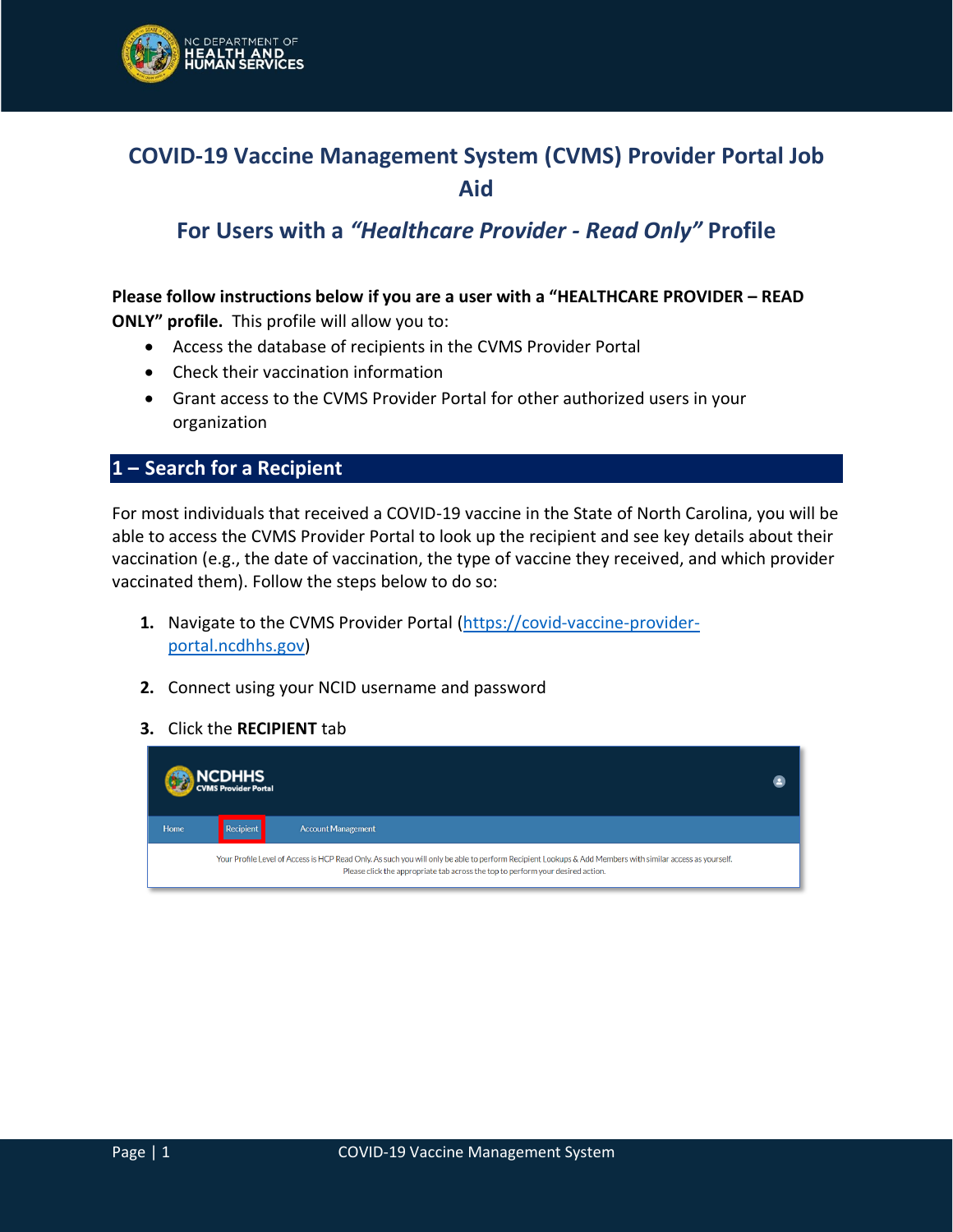

**4.** On the **RECIPIENTS** page, enter the name of the recipient you are looking for in the **SEARCH** bar, or enter the EMAIL of the recipient in the email search bar

|                          | <b>NCDHHS</b><br>CVMS Provider Portal |                           |                                                                                                                                                                                         |   |
|--------------------------|---------------------------------------|---------------------------|-----------------------------------------------------------------------------------------------------------------------------------------------------------------------------------------|---|
| Home                     | Recipient                             | <b>Account Management</b> |                                                                                                                                                                                         |   |
| Q Thomas James<br>Search | Recipients within CVMS                | $\circ$                   | Hint: For quicker and more relevant search results, enter full name (ex. John Smith) or email address and date of birth.<br>Q Email, John@j.com<br>Date of Birth (optional), MM/DD/YYYY | 苗 |

**5.** Click the **SEARCH** button

*Note: If searching for the recipient's name alone isn't sufficient, you can also add the recipient's date of birth (DOB) to further filter the search results)*

*Search results will display…*

|                        |                           |                  | Hint: For quicker and more relevant search results, enter full name (ex. John Smith) or email address and date of birth. |                        |                  |                  |                                         |                       |                      |
|------------------------|---------------------------|------------------|--------------------------------------------------------------------------------------------------------------------------|------------------------|------------------|------------------|-----------------------------------------|-----------------------|----------------------|
| Q Thomas James         |                           |                  | Ø                                                                                                                        | Q Email, John@j.com    |                  |                  | Date of Birth (optional), MM/DD/YYYY    |                       | 齒                    |
| Search                 |                           |                  |                                                                                                                          |                        |                  |                  |                                         |                       |                      |
| Recipients within CVMS |                           |                  |                                                                                                                          |                        |                  |                  |                                         |                       |                      |
| 1 records found        |                           |                  |                                                                                                                          |                        |                  |                  |                                         |                       |                      |
| First Name $\vee$      | Middle N $\vee$           | Last Name $\vee$ | Date of Birth                                                                                                            | Gender<br>$\checkmark$ | Vaccine P $\vee$ | Recipient $\vee$ | Date of A $\vee$                        | Email<br>$\checkmark$ | Inactive             |
| <b>Thomas</b>          |                           | James            | Jan 1, 1978                                                                                                              | Male                   |                  |                  | Pfizer-BioNTe Dose 1 Admin May 6, 2021, | somnathqa05           |                      |
|                        |                           |                  | Recipients from Long Term Care/Federal Pharmacy Programs                                                                 |                        |                  |                  |                                         |                       |                      |
| <b>First Name</b>      | Last Name<br>$\checkmark$ | $\checkmark$     | Date of Birth                                                                                                            | Gender                 | $\checkmark$     | Dose Number      | Vaccine Manufac $\vee$<br>$\checkmark$  |                       | Vaccination Administ |

Three potential outcomes:

✓ If the recipient you are searching for has an entry in the **RECIPIENTS WITHIN CVMS** table, the recipient has already had a record created in CVMS that can be reviewed. Follow the next steps to do so.

✓ If the recipient has an entry in the second table named **RECIPIENTS FROM LONG TERM CARE FACILITIES / FEDERAL PHARMACY PROGRAMS**, their COVID-19 vaccine was administered by a Long-Term Care Facility partner or Federal Pharmacy Program partner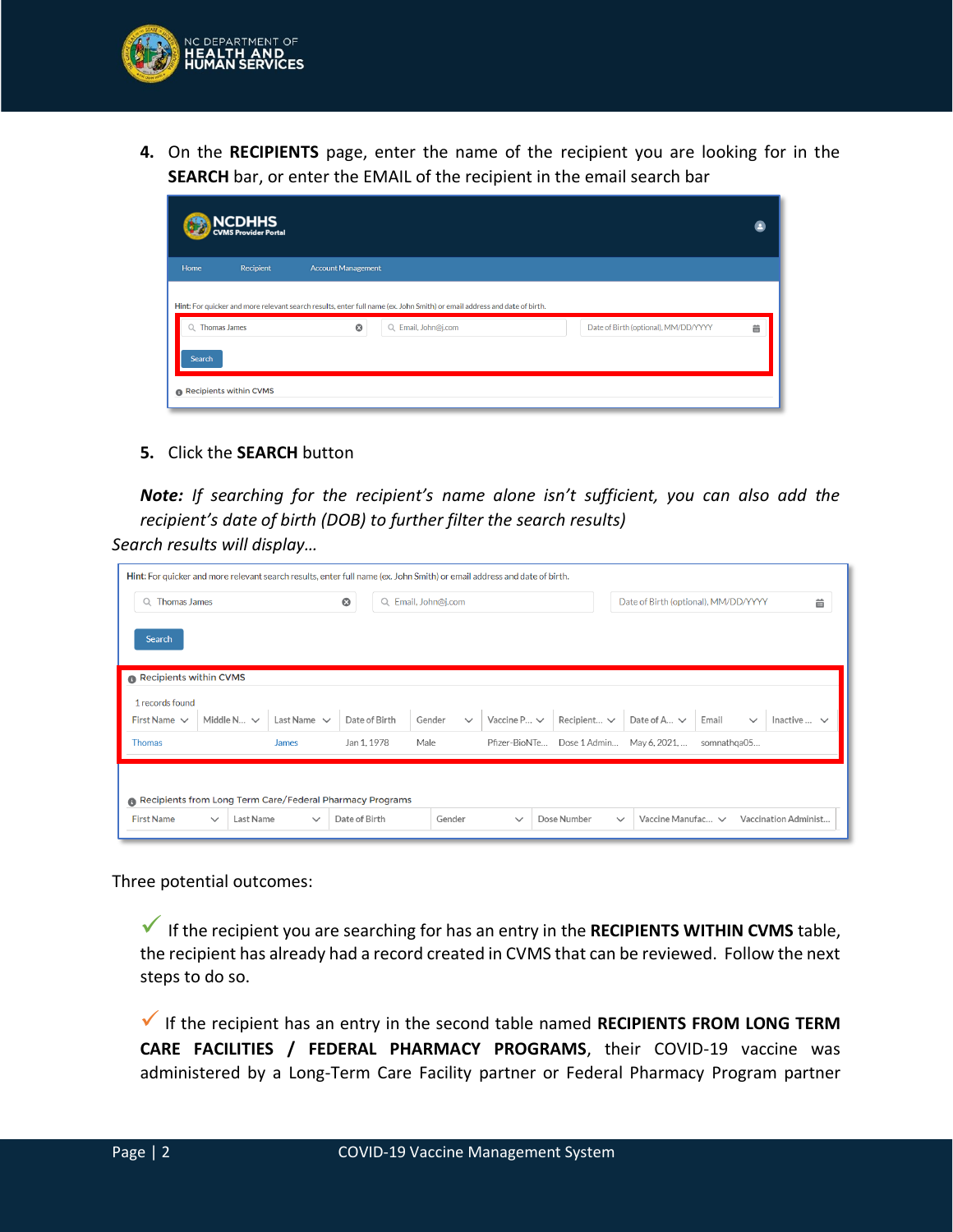

(e.g., CVS, Walgreens). There is no other vaccine information available in CVMS than the one displayed in that table (Vaccine Manufacturer and administration date).

✓ If there are not any search results, or if the **CORRECT** recipient does not appear in the search results, the recipient does not have a record in CVMS.

#### **6.** Click the **RECIPIENT NAME** to view their tab to view their **PERSON ACCOUNT**

| Hint: For quicker and more relevant search results, enter full name (ex. John Smith) or email address and date of birth. |              |                 |                  |               |               |        |                     |                  |                  |              |                                      |       |              |                      |              |
|--------------------------------------------------------------------------------------------------------------------------|--------------|-----------------|------------------|---------------|---------------|--------|---------------------|------------------|------------------|--------------|--------------------------------------|-------|--------------|----------------------|--------------|
| Q Thomas James                                                                                                           |              |                 |                  | ☺             |               |        | Q Email, John@j.com |                  |                  |              | Date of Birth (optional), MM/DD/YYYY |       |              |                      | 齒            |
| Search<br>Recipients within CVMS                                                                                         |              |                 |                  |               |               |        |                     |                  |                  |              |                                      |       |              |                      |              |
| 1 records found                                                                                                          |              |                 |                  |               |               |        |                     |                  |                  |              |                                      |       |              |                      |              |
| First Name $\vee$                                                                                                        |              | Middle N $\vee$ | Last Name $\vee$ |               | Date of Birth | Gender | $\checkmark$        | Vaccine P $\vee$ | Recipient $\vee$ |              | Date of A $\vee$                     | Email | $\checkmark$ | Inactive             | $\checkmark$ |
| <b>Thomas</b>                                                                                                            |              |                 | James            | Jan 1, 1978   |               | Male   |                     | Pfizer-BioNTe    | Dose 1 Admin     |              | May 6, 2021,                         |       | somnathga05  |                      |              |
| Recipients from Long Term Care/Federal Pharmacy Programs                                                                 |              |                 |                  |               |               |        |                     |                  |                  |              |                                      |       |              |                      |              |
| <b>First Name</b>                                                                                                        | $\checkmark$ | Last Name       | $\checkmark$     | Date of Birth |               |        | Gender              | $\checkmark$     | Dose Number      | $\checkmark$ | Vaccine Manufac $\vee$               |       |              | Vaccination Administ |              |

**7.** Use the **DETAILS** tab to review the recipient's contact and demographic information

|                                            | <b>Person Account</b><br><b>Thomas James</b> |        |                                                       |                                                                                                        |
|--------------------------------------------|----------------------------------------------|--------|-------------------------------------------------------|--------------------------------------------------------------------------------------------------------|
| <b>Birthdate</b><br>1/1/1978               | Gender<br>Male                               | Mobile | Email<br>somnathqa05+thomas@gmail.com                 | <b>Complete Address</b><br>123 Main St, Cary, Alamance, North Carolina, 27601, United<br><b>States</b> |
| <b>DETAILS</b>                             | RELATED                                      |        |                                                       |                                                                                                        |
| <b>Account Name</b><br><b>Thomas James</b> |                                              |        | Birthdate<br>1/1/1978                                 |                                                                                                        |
| Gender<br>Male<br>Male                     |                                              |        | Ethnicity<br>Hispanic or Latino<br>Hispanic or Latino |                                                                                                        |
| Race                                       | American Indian or Alaska Native             |        | <b>Recipient Dose Status</b><br>Dose 1 Administered   |                                                                                                        |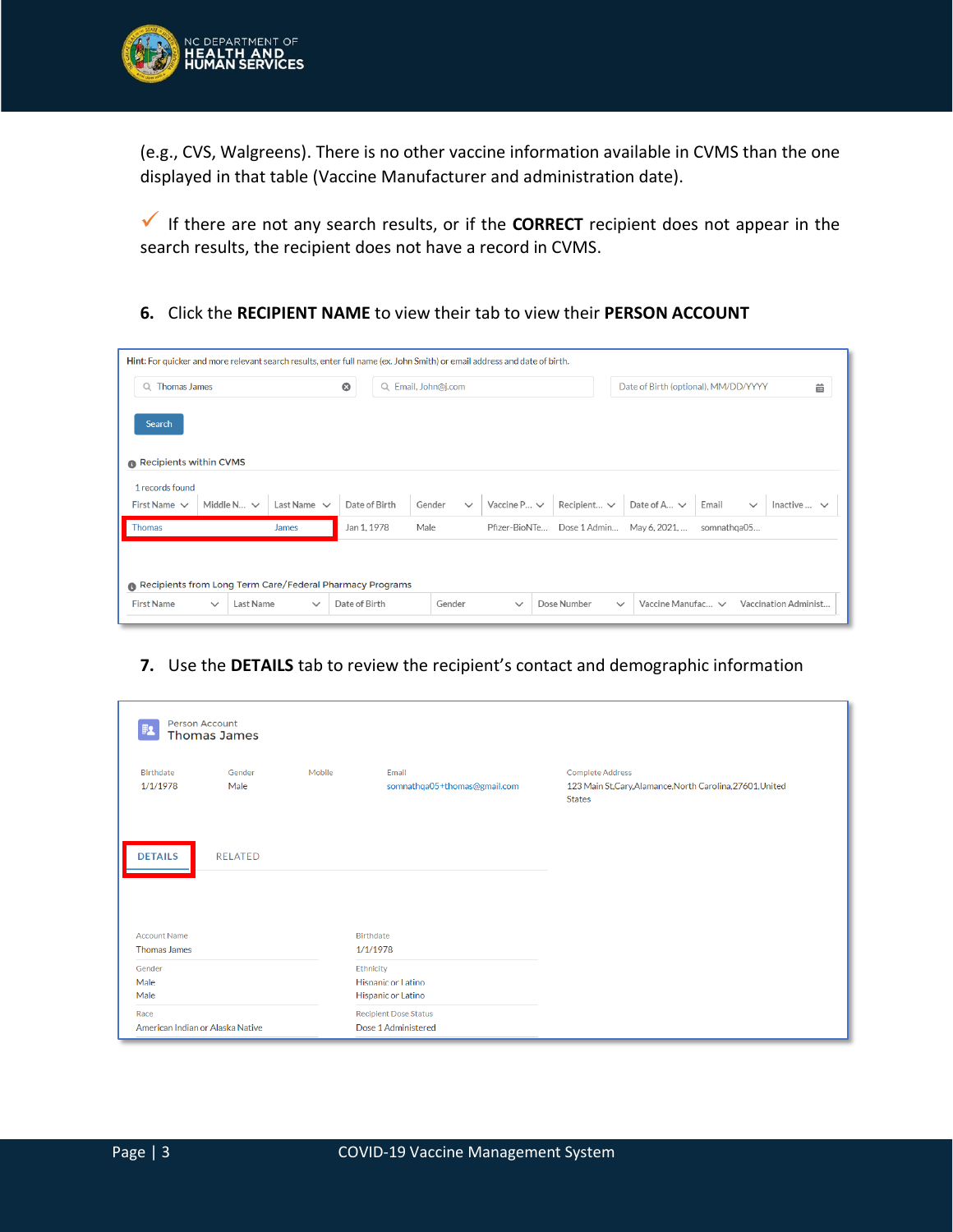

**8.** Use the **RELATED** tab to review the recipient's appointment history and vaccine information

|                       | <b>CDHHS</b>                          |                              |                                                                                 |                                                                                                 |                                                     |
|-----------------------|---------------------------------------|------------------------------|---------------------------------------------------------------------------------|-------------------------------------------------------------------------------------------------|-----------------------------------------------------|
| Home                  | Recipient                             | <b>Account Management</b>    |                                                                                 |                                                                                                 |                                                     |
|                       | Person Account<br><b>Thomas James</b> |                              |                                                                                 |                                                                                                 |                                                     |
| Birthdate<br>1/1/1978 | Gender<br>Male                        | Mobile<br>Email              | somnathqa05+thomas@gmail.c                                                      | <b>Complete Address</b><br>123 Main<br>St,Cary,Alamance,North<br>Carolina, 27601, United States | <b>Recipient Dose Status</b><br>Dose 1 Administered |
| <b>DETAILS</b>        | <b>RELATED</b><br>Appointments (1)    |                              |                                                                                 |                                                                                                 |                                                     |
| Appointment           |                                       | Date and Time of Vaccination | Vaccine Status                                                                  |                                                                                                 |                                                     |
| 09018424              |                                       |                              | $\overline{\phantom{0}}$<br>Registered                                          |                                                                                                 |                                                     |
|                       |                                       |                              | <b>View All</b>                                                                 |                                                                                                 |                                                     |
| $\mathbf{z}$          | Proof of Vaccination (1)              |                              |                                                                                 |                                                                                                 |                                                     |
| Date                  | Dose                                  | Brand/Manufacturer           | Proof of Vaccinatio                                                             |                                                                                                 |                                                     |
| 5/6/2021              | Dose 1                                | Pfizer-BioNtech              | <b>Recipient Proof of</b><br>$\left( \blacktriangledown \right)$<br>Vaccination |                                                                                                 |                                                     |
|                       |                                       |                              | <b>View All</b>                                                                 |                                                                                                 |                                                     |

**9.** Click on the Recipient Proof of Vaccination to view their vaccine details

| $\vert \mathcal{L} \vert$ | Proof of Vaccination (1) |                    |                                   |                         |
|---------------------------|--------------------------|--------------------|-----------------------------------|-------------------------|
| Date                      | Dose                     | Brand/Manufacturer | Proof of Vaccinatio               |                         |
| 5/6/2021                  | Dose 1                   | Pfizer-BioNtech    | Recipient Proof of<br>Vaccination | $\overline{\mathbf{r}}$ |
|                           |                          |                    |                                   | <b>View All</b>         |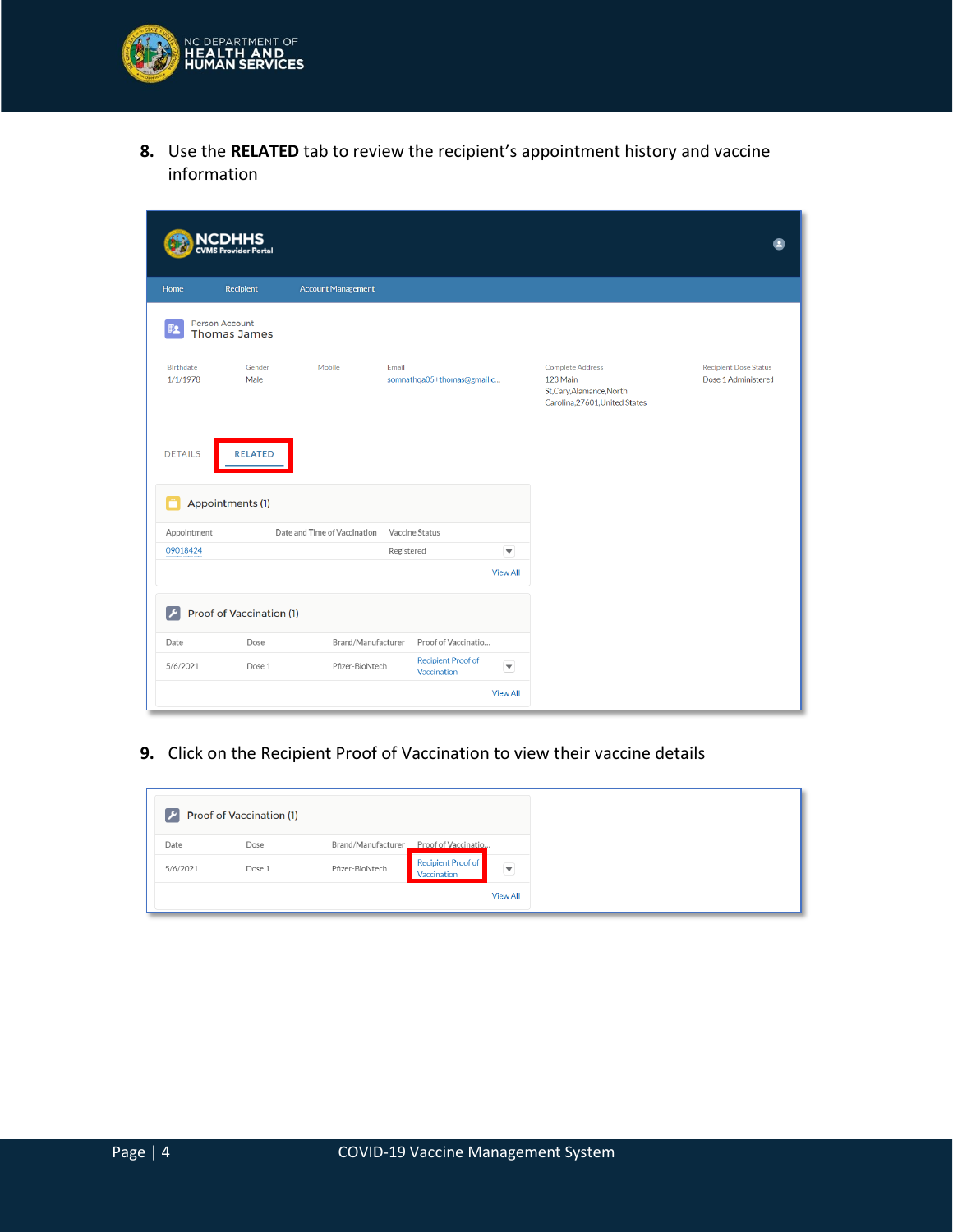

### **2 – Create Additional Users**

If other authorized members of your organization also need access to the CVMS Provider Portal, you should first collect their NCID username and then follow the steps below:

- 1. Navigate to the CVMS Provider Portal ([https://covid-vaccine-provider-portal.ncdhhs.gov](https://covid-vaccine-provider-portal.ncdhhs.gov/))
- **2.** Connect using your NCID username and password
- **3.** Click the **ACCOUNT MANAGEMENT** tab

|      | NCDHHS<br>CVMS Provider Portal |                           |                                                                                                                                                                                                                                             |  |
|------|--------------------------------|---------------------------|---------------------------------------------------------------------------------------------------------------------------------------------------------------------------------------------------------------------------------------------|--|
| Home | <b>Recipient</b>               | <b>Account Management</b> |                                                                                                                                                                                                                                             |  |
|      |                                |                           | Your Profile Level of Access is HCP Read Only. As such you will only be able to perform Recipient Lookups & Add Members with similar access as yourself.<br>Please click the appropriate tab across the top to perform your desired action. |  |

- **4.** Search for the user who needs a *Healthcare Provider – Read Only* profile to ensure they have not already been added
- **5.** Once you have ensured the user does not already have a profile, click **ADD MEMBER**

| NCDHHS<br>CVMS Provider Portal                                                                                                                                                                                                                  |                                                                                                                                               |
|-------------------------------------------------------------------------------------------------------------------------------------------------------------------------------------------------------------------------------------------------|-----------------------------------------------------------------------------------------------------------------------------------------------|
| Recipient<br>Home<br><b>Account Management</b>                                                                                                                                                                                                  |                                                                                                                                               |
| Search by Contact's Name or NCID<br>Or<br>$\circledcirc$<br>Q Search by Contact's NCID<br>Q Jim Readonly<br>Search<br>Email<br>Title<br>Name<br><b>NCID</b><br>$\checkmark$<br>$\checkmark$<br>$\checkmark$<br>No results, please search again. | <b>Add Member</b><br><b>Reset</b><br>Direct Account Name<br>Profile<br>Active<br>$\checkmark$<br>$\checkmark$<br>$\checkmark$<br>$\checkmark$ |